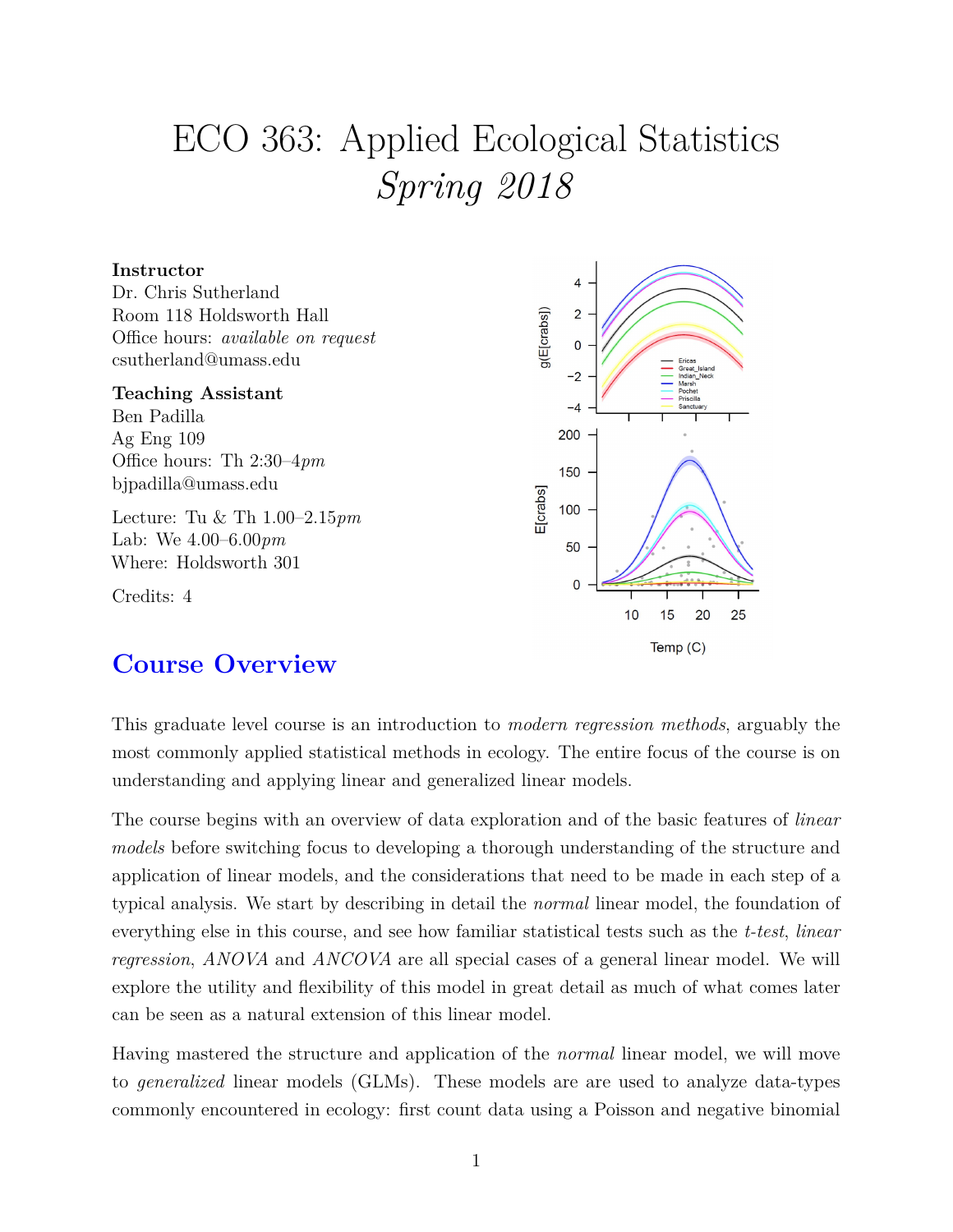GLMs, and then binary data using Binomial GLMs. We will finish by discussing another family of models commonly applied in ecology - *generalized additive models* (GAMs).

This course will be taught using a combination of lectures and lab practicals. R-based practical sessions will be used to reinforce the theory covered in lectures, and provide supervised handson experience of analyzing ecological data. We will use a combination of real-world and simulated ecological data sets. Real-world examples will be drawn from research conducted by myself, ECO faculty, and ECO students. I encourage you to take this opportunity to use your own data where appropriate.

Table 1: Details of where and when to meet for lectures and lab practicals.

| Day       | $\operatorname{What}$ | Where                                   | When |
|-----------|-----------------------|-----------------------------------------|------|
| Tuesday   |                       | Lecture Holdsworth 301 $1.00 - 2.15$ pm |      |
| Wednesday | Lab                   | Holdsworth 301 $4.00 - 6.00$ pm         |      |
| Thursday  |                       | Lecture Holdsworth 301 $1.00 - 2.15$ pm |      |

## **Course structure & materials**

All course materials will be made available on moodle. Lecture slides and the lab exercises will be available on moodle at least the morning before each session, where they will remain for the semester. The course page will be closed down after the course. I make an effort to create the course materials in the hope that they are useful stand-alone resources, so please download them all before the end of semester. The course has two components: *Lectures* and *Labs*.

**LECTURES** 

Lectures will present statistical background and context as well as demonstrations of how to implement these models in R. You will benefit most from lectures by:

- 1) attending *all* lectures (required)
- 2) take notes during lectures (recommended)
- 3) ask questions during lectures (recommended)

I *strongly* encourage you to ask questions at any point during any of the sessions (lab or lecture) - **there is no such thing as a silly question**! The schedule is structured in a very flexible way so that we can take as much, or as little, time on specific topics to ensure key conepts are understood.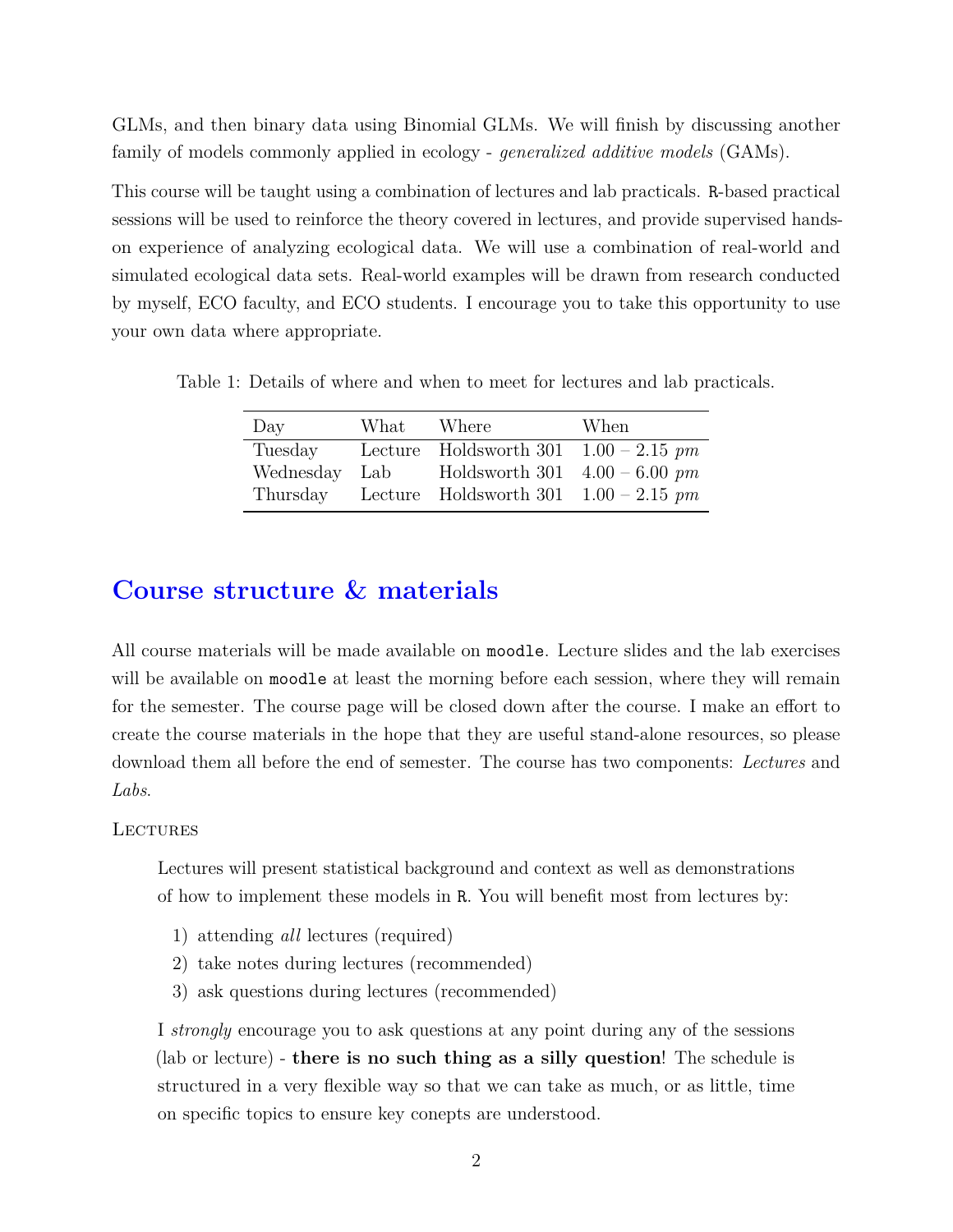#### **LABS**

Labs will be R-based practical sessions. You are encouraged to use your own data where possible, but **only if they are appropriate for the lab topic**. This time provides you with the opportunity to reinforced concepts covered in lectures through practical application.

#### **TEXTBOOKS**

There are many *many* terrific books devoted to the teaching of introductory statistics and (generalized) linear models. Of course, I prefer the ones directed at ecologists/environmental scientists, and that strike a balance between theory and application. Below are some books I have used to generate the material for this course (by permission), as well as some other books that are great resources (the majority of which are available free through the library).

- Crawley, M. J.  $(2012)$ . The R book. John Wiley & Sons.
- Fox, G. A., Negrete-Yankelevich, S., & Sosa, V. J. (Eds.). (2015). Ecological Statistics: Contemporary theory and application. Oxford University Press.
- Kéry, M. (2010). Introduction to WinBUGS for ecologists: Bayesian approach to regression, ANOVA, mixed models and related analyses. Academic Press.
- Quinn, G. P., & Keough, M. J. (2002). Experimental design and data analysis for biologists. Cambridge University Press.
- Zuur, A., Ieno, E. N., & Smith, G. M. (2007). Analysing ecological data. Springer Science & Business Media.

## **Assessments**

This course will be assessed through a combination of short quizzes, group take-home practicals and a final project (report and presentation). In addition, attendance will be taken and class participation will be noted.

Attendance will be taken by the instructor. Quizzes will be written short answer questions and grades will be uploaded to moodle within a week. For each assignment, groups will submit a single pdf document to moodle which will be graded within a week.

Quizzes (20%)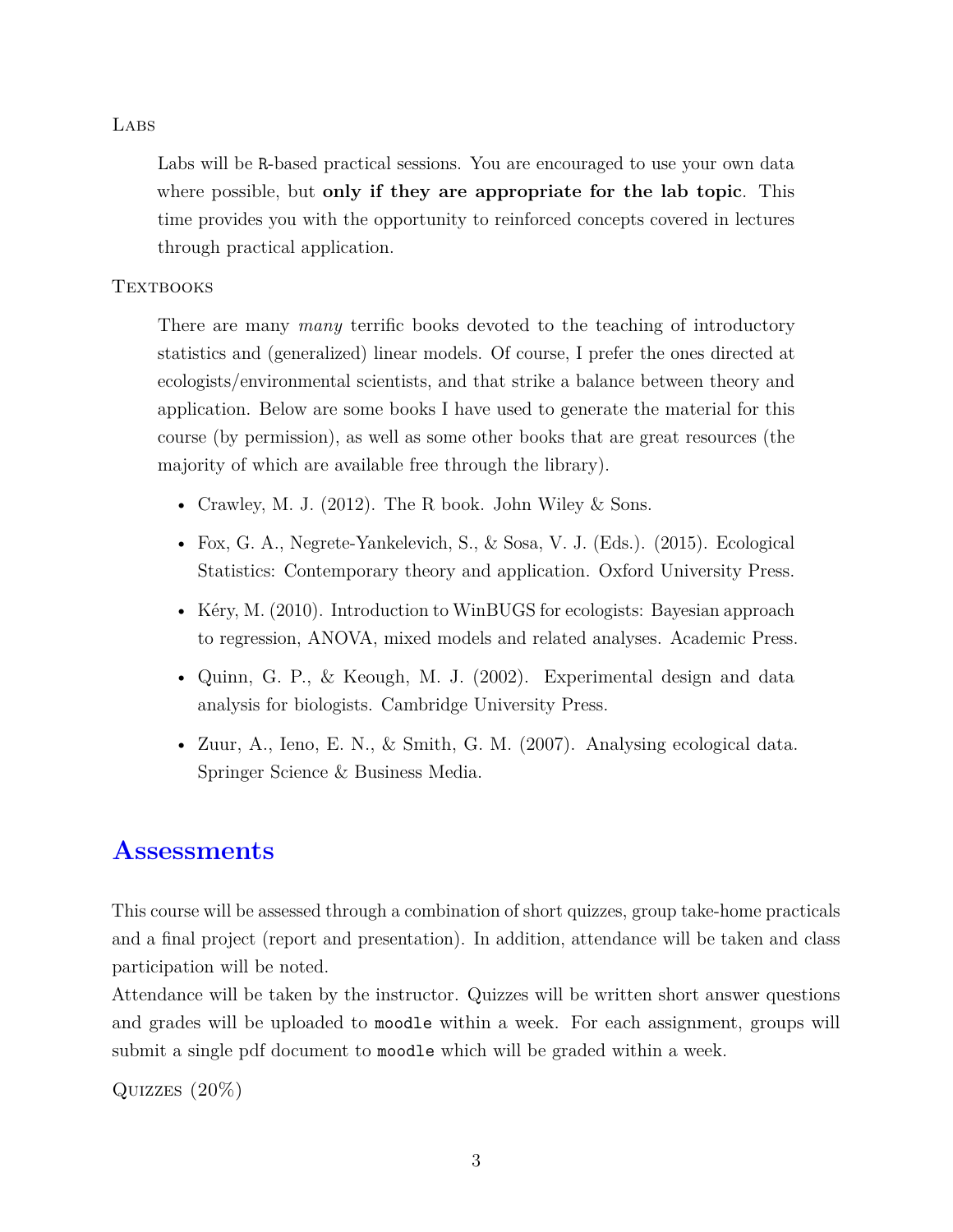Quizzes will be given once a week at the the start of class and aim to assess your understanding of topics covered during lectures. Quizzes also help me identify topics that require more or less attention. Quizzes will be short and be based on material recently covered in lectures. There will be 10-12 quizzes, depending on our progress. Each quiz will be equally weighted and make up 20% of the final grade.

#### PRACTICAL ASSIGNMENTS  $(40\%)$

Each take-home group assignment will be discussed in detail during the lab session, i.e., take-home practicals will be assigned on Wednesdays, and are due the **Friday of the following week**. Group assignment will provide opportunities for you to apply material from the lectures and labs unsupervised. These group assignments will require a single submission per group. There will be 5-7 assignments, depending on progress. Each assignment will be equally weighted and make up 35% of the final grade.

FINAL PROJECT (35%)

The final project will be in the form of a presentation and an accompanying *Statistical Report* - a short paper that includes a brief introduction, a detailed methods and results section, a discussion, and an appendix containing the R code used to conduct the analysis. The focus will naturally be on the choice, use, and interpretation of the statistical methodology. Working in pairs, you will ideally analyze your own data, although data sets can be provided. The aim of the final project is to conduct an entire analysis from start to finish, describing in detail the choices made at each step of the analysis, thereby demonstrating an understanding of the material covered throughout the course. The final project report will make up 35% of the final grade (presentation: 10%, paper: 25%).

#### ATTENDANCE AND PARTICIPATION  $(5\%)$

You are expected to attend all lectures and labs, you should complete all takehome assignments, and you are expected to make meaningful contributions to group exercises and discussions. Attendance will be recorded and each class missed will result in a 1% deduction from the available 5%. In addition, in-class participation will be monitored and students expressing low levels of participation or interest will incur point deductions.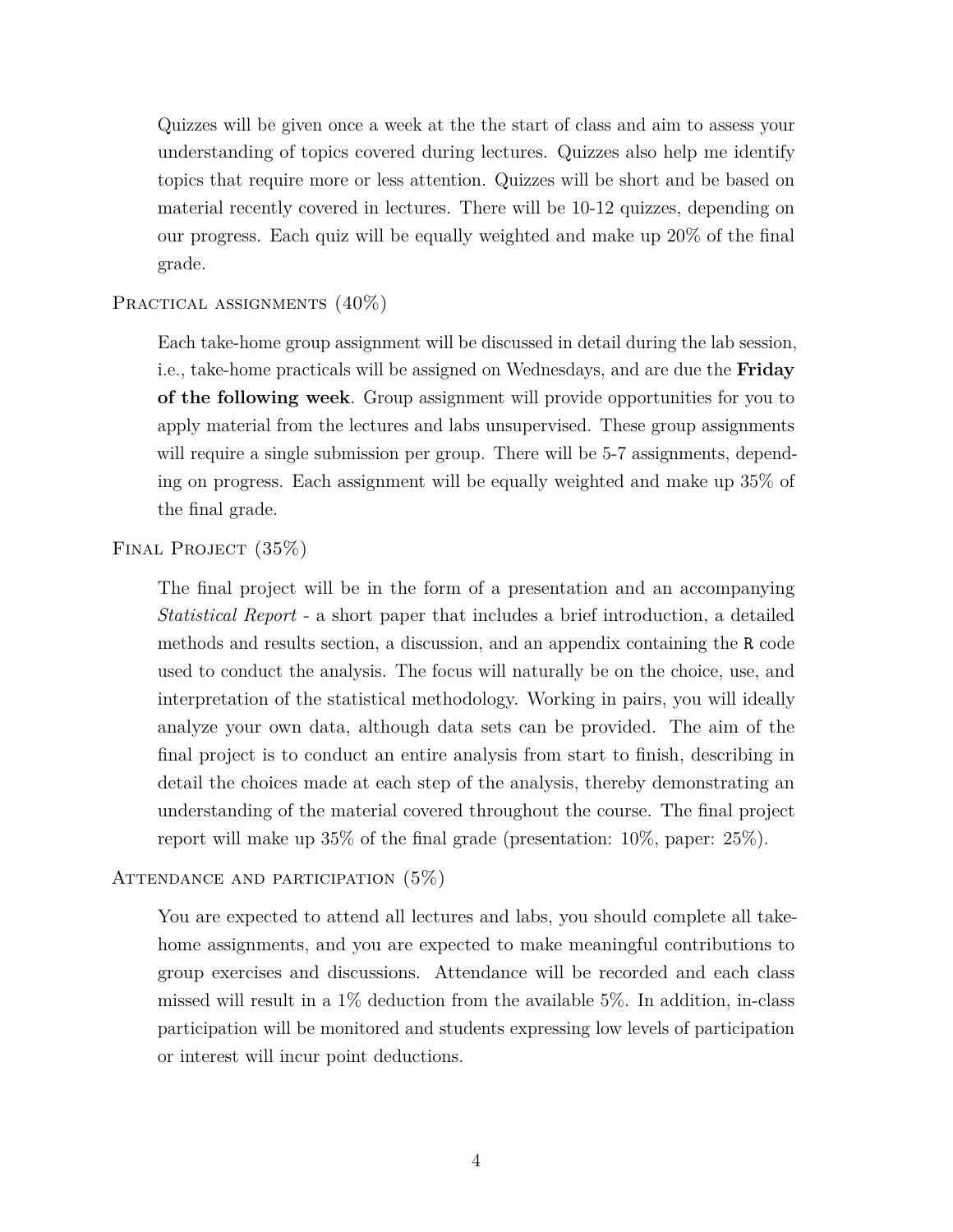|         | Letter Grade Points | Percentage |
|---------|---------------------|------------|
| A       | 4.0                 | 94 - 100   |
| $A -$   | 3.7                 | $90 - 93$  |
| $B+$    | 3.3                 | $87 - 89$  |
| B       | 3.0                 | 84 - 86    |
| $B -$   | 2.7                 | 80 - 83    |
| $C+$    | 2.3                 | 77 - 79    |
| $\rm C$ | 2.0                 | 74 - 76    |
| $C-$    | 1.7                 | 70 - 73    |
| $D+$    | 1.3                 | $67 - 69$  |
| D       | 1.0                 | 64 - 66    |
| F       | (1.0)               | 0 - 63     |

Table 2: Grading structure for the course.

# **Schedule**

The course will follow this tentative schedule. I have built in enough flexibility in the timetable so that topics are well understood before we advance to the next topic. So, treat this as a *tentative* schedule. You will be notified of any major changes to this schedule as the course progresses.

| <b>Topic</b>                  | Material                                                 |
|-------------------------------|----------------------------------------------------------|
| Course introduction           | Introductions $\mathcal{B}'$ course outline              |
| Data Exploration              | Data exploration                                         |
| Linear Models                 | The statistical linear model                             |
|                               | Categorical predictors - t-test $\mathcal{C}$ ANOVA      |
|                               | Continuous predictors - linear regression                |
|                               | Continuous $\mathcal{C}$ categorical predictors - ANCOVA |
|                               | Interpreting output                                      |
| Generalized Linear Models     | <i>Generalizing the linear model</i>                     |
| Count data                    | GLM with Poisson errors                                  |
|                               | Overdispersion                                           |
|                               | Zero-inflated Poisson                                    |
|                               | Interpretation                                           |
| Binary data (Binomial errors) | GLM with Binomial errors                                 |
|                               | Interpretation                                           |
| Generalized Additive Models   | Introduction to GAMs                                     |
|                               | Interpreting GAMs                                        |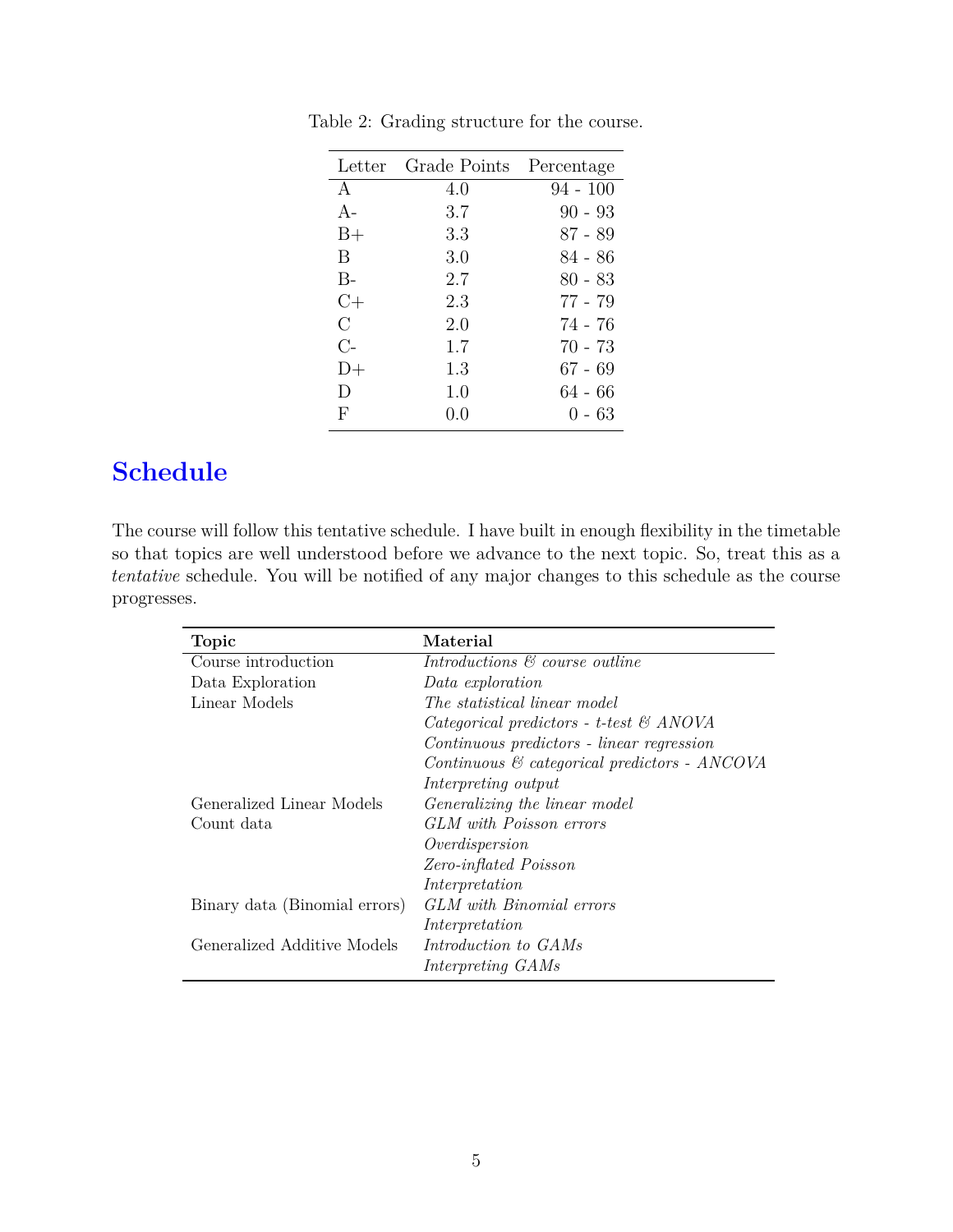# **Local R user listserve**

I have set up an internal (for ECO, OEB, etc.) R users group that will, hopefully, provide a friendly and safe environment for asking R related questions. As you continue to develop your proficiency in R you will realize that the environment provides a great deal of freedom and flexibility for handling, manipulating, visualizing and analyzing data. If you are struggling with some coding, it is *highly* likely that the problem you are trying to solve has been closely approximated, or even solved, by someone in the department. The point of this user group is to provide a space for you to ask questions about how to do such things so you can spend time on research, rather than coding.

- to subscribe, visit:<https://list.umass.edu/mailman/listinfo/rusers>
- you will be added within a few days
- only subscribers can email the group
- [rusers@eco.umass.edu](mailto:rusers@eco.umass.edu)

NB: This is **NOT** a statistics forum. Students should use the *QSG* consulting sessions to seek statistical advice. This is meant to alleviate some of the frustrations of getting R to do precisely what you it to do, without taking time away from your core research.

### **Policy Statements**

#### 1. Accommodations

The University of Massachusetts Amherst is committed to providing an equal educational opportunity for all students. If you have a documented physical, psychological, or learning disability on file with Disability Services (DS), Learning Disabilities Support Services (LDSS), or Psychological Disabilities Services (PDS), you may be eligible for reasonable academic accommodations to help you succeed in this course. If you have a documented disability that requires an accommodation, please notify me within the first two weeks of the semester so that we may make appropriate arrangements [\(http://www.umass.edu/disability/\)](http://www.umass.edu/disability/).

#### 2. Academic Honesty

Since the integrity of the academic enterprise of any institution of higher education requires honesty in scholarship and research, academic honesty is required of all students at the University of Massachusetts Amherst. Academic dishonesty is prohibited in all programs of the University. Academic dishonesty includes but is not limited to: cheating, fabrication, plagiarism, and facilitating dishonesty. Appropriate sanctions may be imposed on any student who has committed an act of academic dishonesty. Instructors should take reasonable steps to address academic misconduct. Any person who has reason to believe that a student has committed academic dishonesty should bring such information to the attention of the appropriate course instructor as soon as possible. Instances